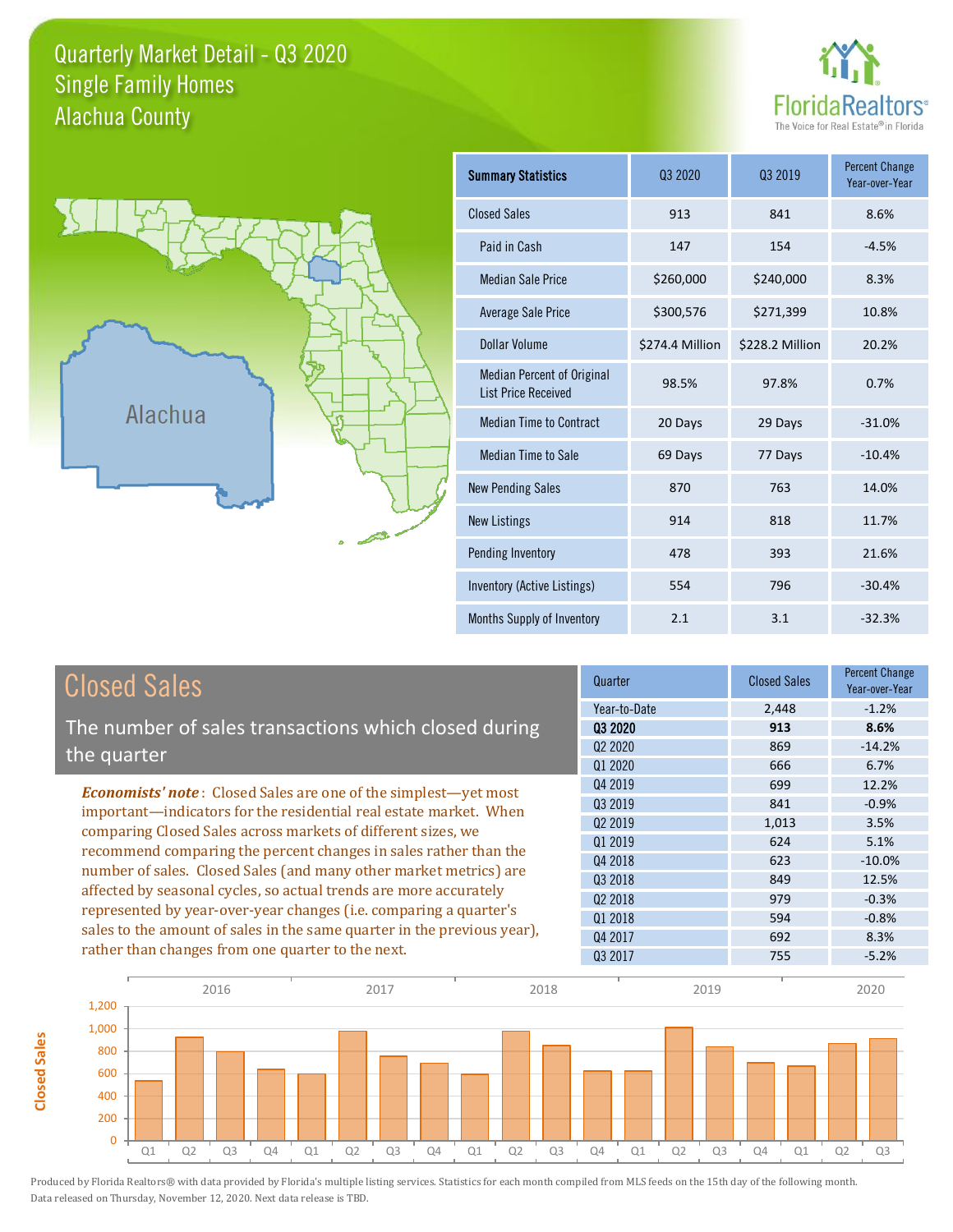

#### *Economists' note:* Closed Sales are one of the simplest—yet most important—indicators for the residential real estate market. When comparing Closed Sales across markets of different sizes, we recommend comparing the percent changes in sales rather than the number of sales. Closed Sales (and many other market metrics) are affected by seasonal cycles, so actual trends are more accurately represented by year-over-year changes (i.e. comparing a quarter's sales to the amount of sales in the same quarter in the previous year), rather than changes from one quarter to the next. \$1,000,000 or more 8 60,0% \$250,000 - \$299,999 145 -4.6% \$300,000 - \$399,999 206 47.1% \$400,000 - \$599,999 89 20.3% \$600,000 - \$999,999 45 114.3% \$150,000 - \$199,999 120 -26.8% \$200,000 - \$249,999 220 22.2% \$100,000 - \$149,999 57 -23.0% Sale Price Closed Sales Percent Change Year-over-Year Less than \$50,000 1 1 -83.3%  $$50.000 - $99.999$  22 -12.0% 250 **Q3 2019** Q3 2020 250 Closed Sales by Sale Price The number of sales transactions which closed during the quarter



### Median Time to Contract by Sale Price The median number of days between the listing date and contract date for all Closed Sales during the quarter

*Economists' note* : Like Time to Sale, Time to Contract is a measure of the length of the home selling process calculated for sales which closed during the quarter. The difference is that Time to Contract measures the number of days between the initial listing of a property and the signing of the contract which eventually led to the closing of the sale. When the gap between Median Time to Contract and Median Time to Sale grows, it is usually a sign of longer closing times and/or declining numbers of cash sales.

| Sale Price            | Median Time to<br>Contract | Percent Change<br>Year-over-Year |
|-----------------------|----------------------------|----------------------------------|
| Less than \$50,000    | 1 Day                      | $-98.8%$                         |
| $$50,000 - $99,999$   | 21 Days                    | $-51.2%$                         |
| $$100,000 - $149,999$ | 12 Days                    | $-36.8%$                         |
| $$150,000 - $199,999$ | 7 Days                     | $-65.0%$                         |
| \$200,000 - \$249,999 | 8 Days                     | $-71.4%$                         |
| \$250,000 - \$299,999 | 25 Days                    | 8.7%                             |
| \$300,000 - \$399,999 | 40 Days                    | $-28.6%$                         |
| \$400,000 - \$599,999 | 44 Days                    | 69.2%                            |
| \$600,000 - \$999,999 | 82 Days                    | $-41.0%$                         |
| \$1,000,000 or more   | 4 Days                     | -94.2%                           |



**Closed Sales**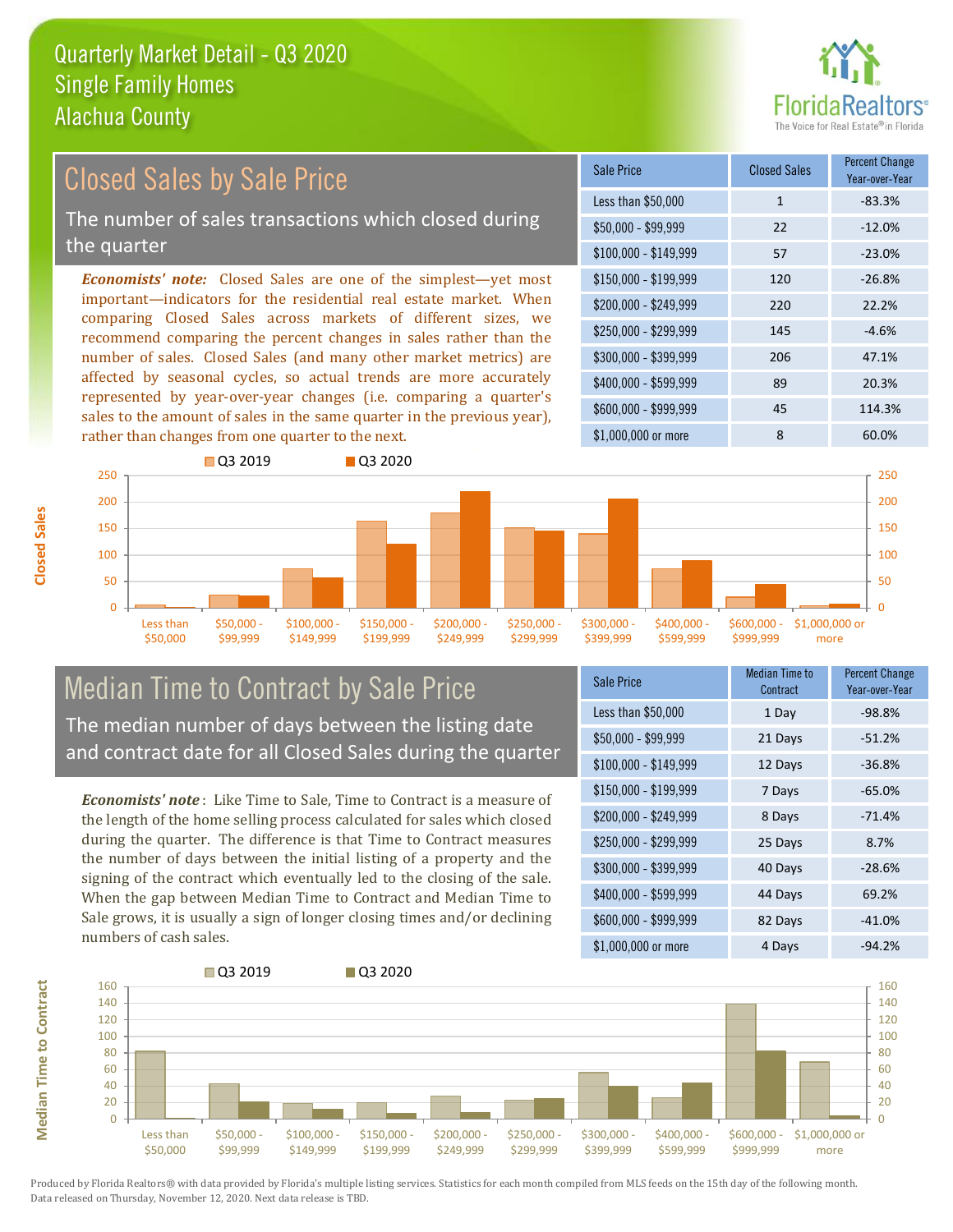

# New Listings by Initial Listing Price

The number of properties put onto the market during the quarter

*Economists' note:* New Listings tend to rise in delayed response to increasing prices, so they are often seen as a lagging indicator of market health. As prices rise, potential sellers raise their estimations of value—and in the most recent cycle, rising prices have freed up many potential sellers who were previously underwater on their mortgages. Note that in our calculations, we take care to not include properties that were recently taken off the market and quickly relisted, since these are not really *new* listings.

| <b>Initial Listing Price</b> | <b>New Listings</b> | <b>Percent Change</b><br>Year-over-Year |
|------------------------------|---------------------|-----------------------------------------|
| Less than \$50,000           | $\mathbf{1}$        | $-88.9%$                                |
| $$50,000 - $99,999$          | 21                  | $-34.4%$                                |
| $$100,000 - $149,999$        | 66                  | $-18.5%$                                |
| $$150,000 - $199,999$        | 125                 | $-18.3%$                                |
| $$200,000 - $249,999$        | 182                 | 23.0%                                   |
| \$250,000 - \$299,999        | 156                 | 19.1%                                   |
| \$300,000 - \$399,999        | 214                 | 39.9%                                   |
| \$400,000 - \$599,999        | 99                  | 30.3%                                   |
| \$600,000 - \$999,999        | 39                  | 30.0%                                   |
| \$1,000,000 or more          | 11                  | 120.0%                                  |



# Inventory by Current Listing Price

*Economists' note* : There are a number of ways to define and calculate Inventory. Our method is to simply count the number of active listings on the last day of the quarter, and hold this number to compare with the same quarter the following year. Inventory rises when New Listings are outpacing the number of listings that go off-market (regardless of whether they actually sell). Likewise, it falls when New Listings aren't keeping up with the rate at which homes are going offmarket.

| <b>Current Listing Price</b> | Inventory | <b>Percent Change</b><br>Year-over-Year |
|------------------------------|-----------|-----------------------------------------|
| Less than \$50,000           | 0         | $-100.0%$                               |
| $$50,000 - $99,999$          | 18        | $-30.8%$                                |
| $$100,000 - $149,999$        | 27        | $-49.1%$                                |
| $$150,000 - $199,999$        | 52        | $-38.8%$                                |
| \$200,000 - \$249,999        | 56        | $-40.4%$                                |
| \$250,000 - \$299,999        | 83        | $-29.1%$                                |
| \$300,000 - \$399,999        | 163       | $-7.9%$                                 |
| \$400,000 - \$599,999        | 83        | $-40.7%$                                |
| \$600,000 - \$999,999        | 47        | $-39.0%$                                |
| \$1,000,000 or more          | 25        | 31.6%                                   |



**New Listings**

**Inventory**

The number of property listings active at the end of the quarter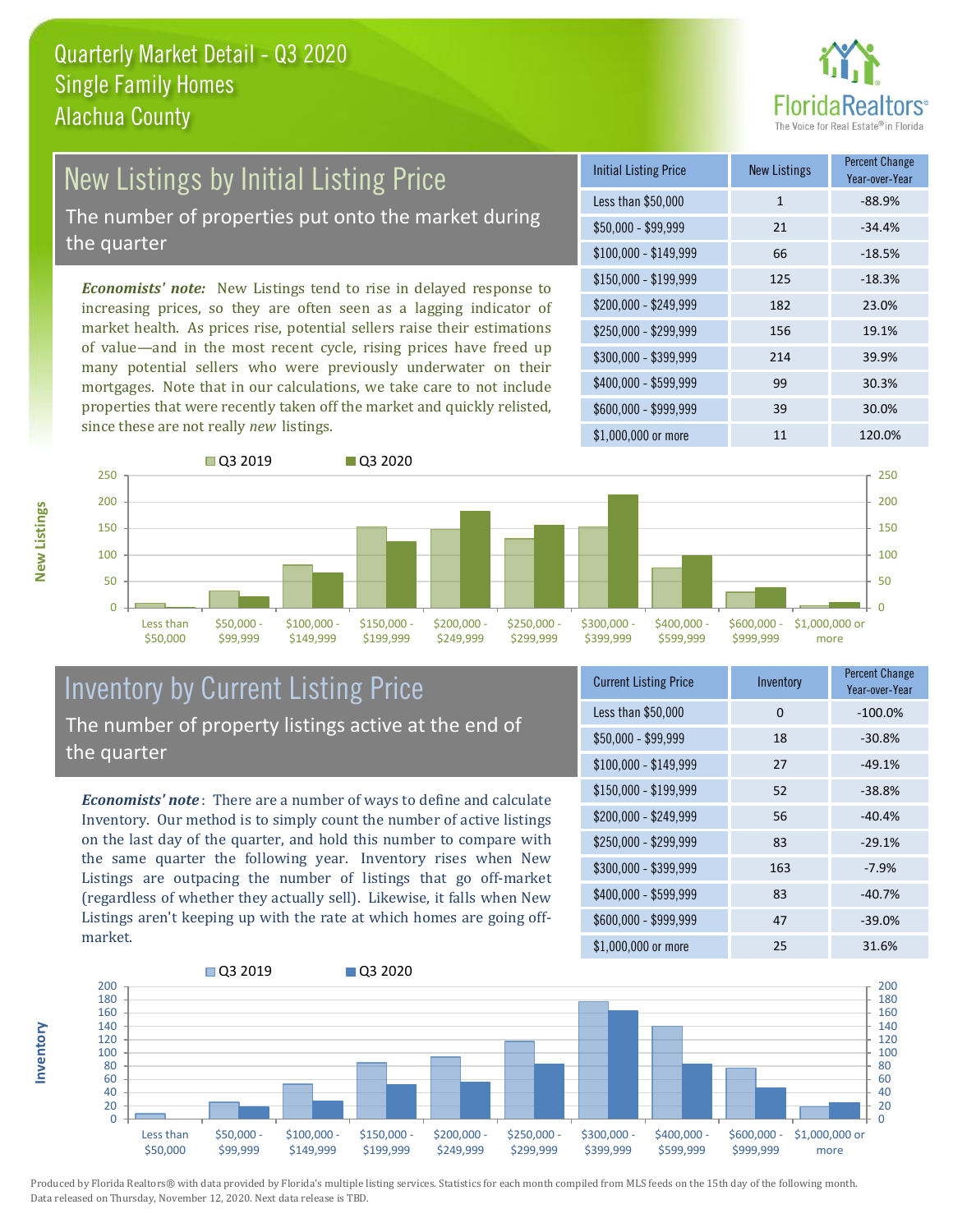Quarterly Distressed Market - Q3 2020 Alachua County Single Family Homes



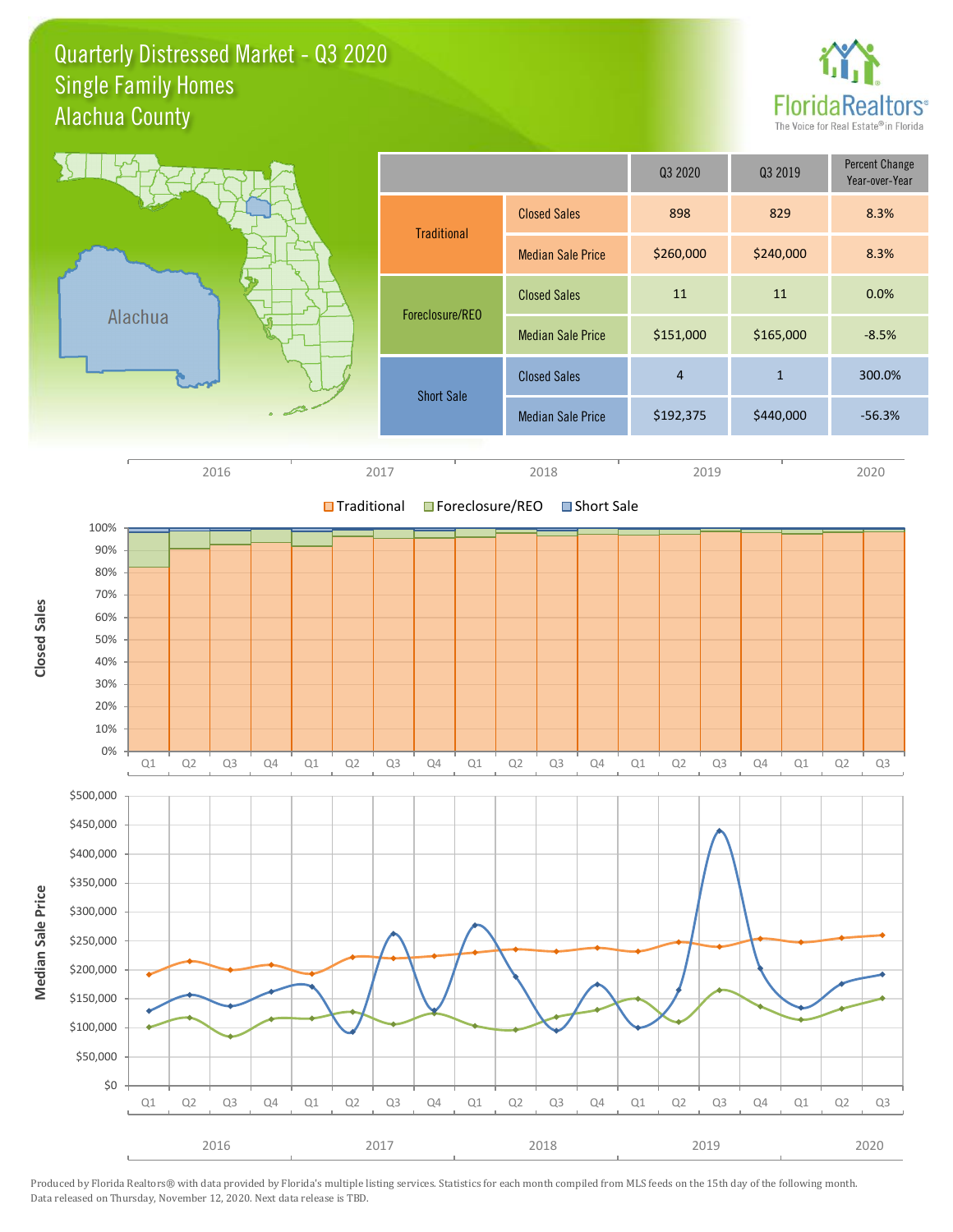Quarterly Market Detail - Q3 2020 Alachua County Townhouses and Condos





**Closed Sales**

**Closed Sales** 

| <b>Summary Statistics</b>                                       | 03 2020        | 03 2019        | <b>Percent Change</b><br>Year-over-Year |
|-----------------------------------------------------------------|----------------|----------------|-----------------------------------------|
| <b>Closed Sales</b>                                             | 223            | 234            | $-4.7%$                                 |
| Paid in Cash                                                    | 99             | 121            | $-18.2%$                                |
| <b>Median Sale Price</b>                                        | \$137,500      | \$130,000      | 5.8%                                    |
| <b>Average Sale Price</b>                                       | \$141,524      | \$136,899      | 3.4%                                    |
| <b>Dollar Volume</b>                                            | \$31.6 Million | \$32.0 Million | $-1.5%$                                 |
| <b>Median Percent of Original</b><br><b>List Price Received</b> | 97.2%          | 97.3%          | $-0.1%$                                 |
| <b>Median Time to Contract</b>                                  | 14 Days        | 18 Days        | $-22.2%$                                |
| <b>Median Time to Sale</b>                                      | 57 Days        | 55 Days        | 3.6%                                    |
| <b>New Pending Sales</b>                                        | 212            | 198            | 7.1%                                    |
| <b>New Listings</b>                                             | 273            | 188            | 45.2%                                   |
| Pending Inventory                                               | 98             | 66             | 48.5%                                   |
| <b>Inventory (Active Listings)</b>                              | 171            | 110            | 55.5%                                   |
| Months Supply of Inventory                                      | 2.6            | 1.5            | 73.3%                                   |

| <b>Closed Sales</b>                                                                                                                                                                                   | Quarter             | <b>Closed Sales</b> | <b>Percent Change</b><br>Year-over-Year |
|-------------------------------------------------------------------------------------------------------------------------------------------------------------------------------------------------------|---------------------|---------------------|-----------------------------------------|
|                                                                                                                                                                                                       | Year-to-Date        | 627                 | $-9.9%$                                 |
| The number of sales transactions which closed during                                                                                                                                                  | 03 2020             | 223                 | $-4.7%$                                 |
| the quarter                                                                                                                                                                                           | Q <sub>2</sub> 2020 | 211                 | $-28.5%$                                |
|                                                                                                                                                                                                       | 01 2020             | 193                 | 15.6%                                   |
| <b>Economists' note:</b> Closed Sales are one of the simplest—yet most                                                                                                                                | Q4 2019             | 148                 | $-6.9%$                                 |
| important—indicators for the residential real estate market. When                                                                                                                                     | Q3 2019             | 234                 | $-4.1%$                                 |
| comparing Closed Sales across markets of different sizes, we<br>recommend comparing the percent changes in sales rather than the<br>number of sales. Closed Sales (and many other market metrics) are | 02 2019             | 295                 | $-3.6%$                                 |
|                                                                                                                                                                                                       | Q1 2019             | 167                 | $-13.0%$                                |
|                                                                                                                                                                                                       | Q4 2018             | 159                 | 1.3%                                    |
| affected by seasonal cycles, so actual trends are more accurately                                                                                                                                     | 03 2018             | 244                 | 13.0%                                   |
| represented by year-over-year changes (i.e. comparing a quarter's                                                                                                                                     | Q <sub>2</sub> 2018 | 306                 | 9.7%                                    |
|                                                                                                                                                                                                       | Q1 2018             | 192                 | 10.3%                                   |
| sales to the amount of sales in the same quarter in the previous year),                                                                                                                               | Q4 2017             | 157                 | 12.1%                                   |
| rather than changes from one quarter to the next.                                                                                                                                                     | 03 2017             | 216                 | $-8.5%$                                 |

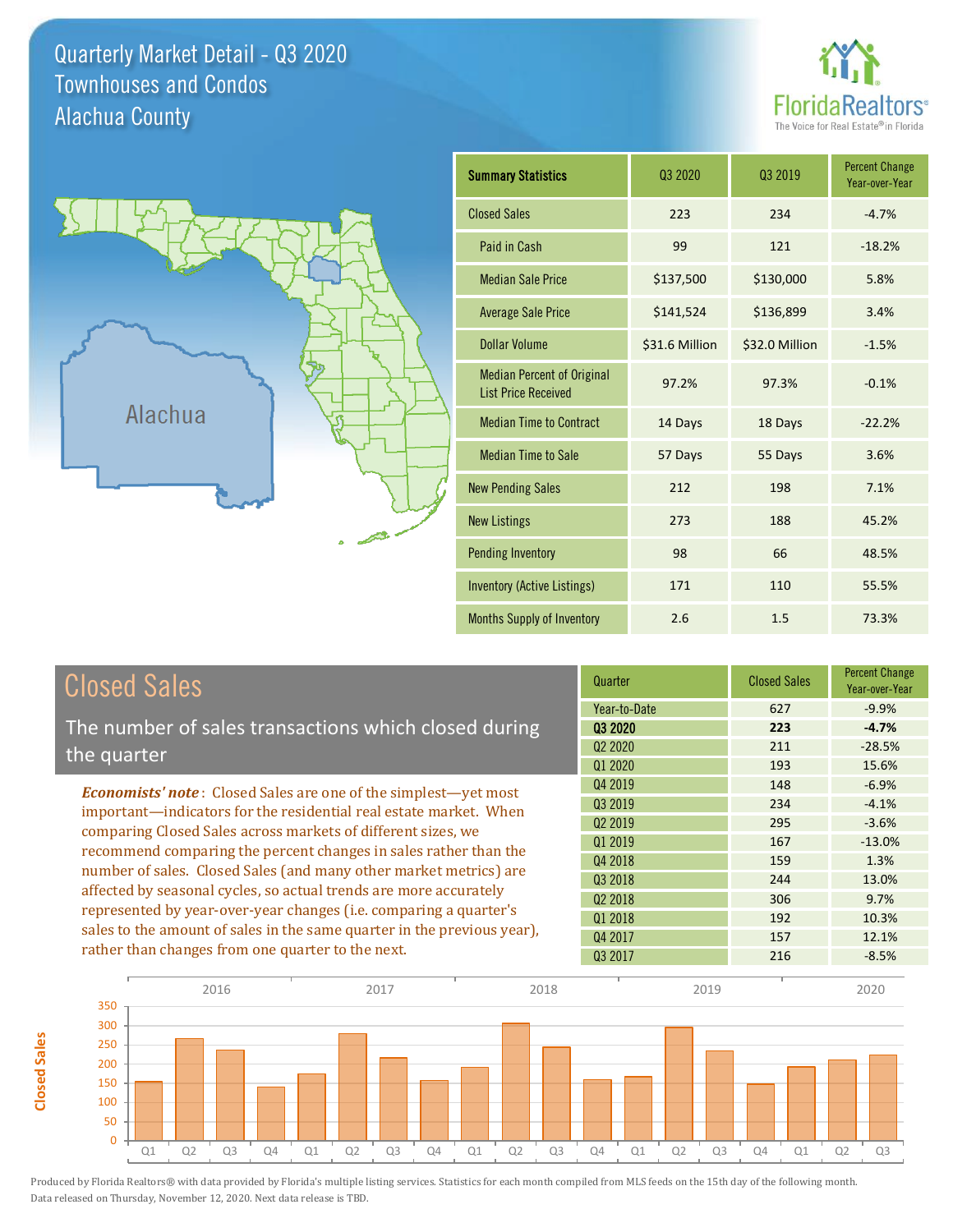

## Closed Sales by Sale Price

The number of sales transactions which closed during the quarter

*Economists' note:* Closed Sales are one of the simplest—yet most important—indicators for the residential real estate market. When comparing Closed Sales across markets of different sizes, we recommend comparing the percent changes in sales rather than the number of sales. Closed Sales (and many other market metrics) are affected by seasonal cycles, so actual trends are more accurately represented by year-over-year changes (i.e. comparing a quarter's sales to the amount of sales in the same quarter in the previous year), rather than changes from one quarter to the next.

| Sale Price            | <b>Closed Sales</b> | <b>Percent Change</b><br>Year-over-Year |
|-----------------------|---------------------|-----------------------------------------|
| Less than \$50,000    | 7                   | 75.0%                                   |
| $$50,000 - $99,999$   | 55                  | $-6.8%$                                 |
| $$100,000 - $149,999$ | 76                  | $-26.2%$                                |
| $$150,000 - $199,999$ | 59                  | 34.1%                                   |
| \$200,000 - \$249,999 | 15                  | 25.0%                                   |
| \$250,000 - \$299,999 | 5                   | $-28.6%$                                |
| \$300,000 - \$399,999 | 5                   | 66.7%                                   |
| \$400,000 - \$599,999 | $\Omega$            | $-100.0%$                               |
| \$600,000 - \$999,999 | 1                   | N/A                                     |
| \$1,000,000 or more   | n                   | N/A                                     |



#### Median Time to Contract by Sale Price The median number of days between the listing date and contract date for all Closed Sales during the quarter

*Economists' note* : Like Time to Sale, Time to Contract is a measure of the length of the home selling process calculated for sales which closed during the quarter. The difference is that Time to Contract measures the number of days between the initial listing of a property and the signing of the contract which eventually led to the closing of the sale. When the gap between Median Time to Contract and Median Time to Sale grows, it is usually a sign of longer closing times and/or declining numbers of cash sales.

| <b>Sale Price</b>     | Median Time to<br>Contract | <b>Percent Change</b><br>Year-over-Year |
|-----------------------|----------------------------|-----------------------------------------|
| Less than \$50,000    | 85 Days                    | 507.1%                                  |
| $$50,000 - $99,999$   | 17 Days                    | $-26.1%$                                |
| $$100,000 - $149,999$ | 14 Days                    | $-26.3%$                                |
| $$150,000 - $199,999$ | 6 Days                     | $-45.5%$                                |
| \$200,000 - \$249,999 | 27 Days                    | $-18.2%$                                |
| \$250,000 - \$299,999 | 43 Days                    | 22.9%                                   |
| \$300,000 - \$399,999 | 65 Days                    | 400.0%                                  |
| \$400,000 - \$599,999 | (No Sales)                 | N/A                                     |
| \$600,000 - \$999,999 | 43 Days                    | N/A                                     |
| \$1,000,000 or more   | (No Sales)                 | N/A                                     |

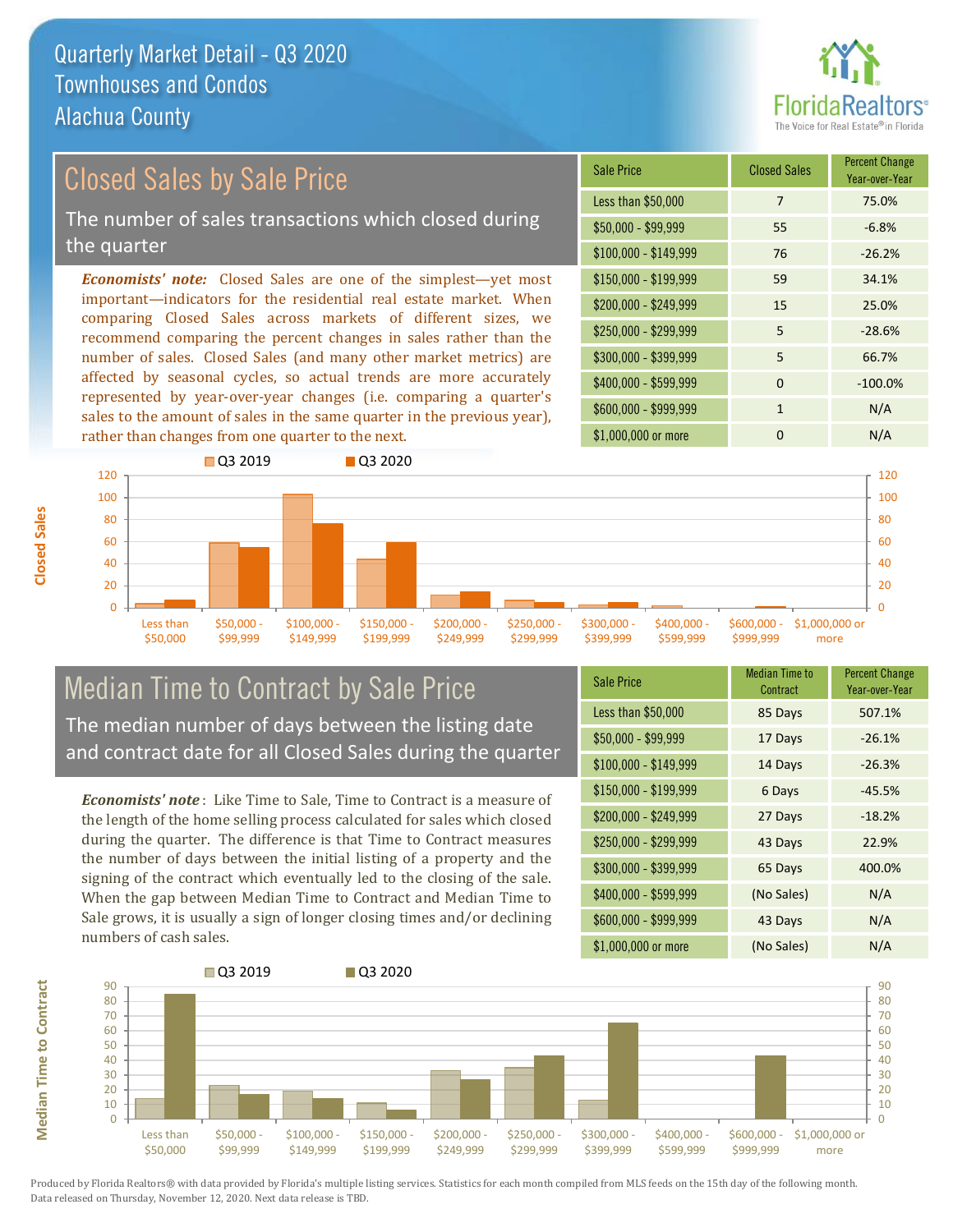

## New Listings by Initial Listing Price

The number of properties put onto the market during the quarter

*Economists' note:* New Listings tend to rise in delayed response to increasing prices, so they are often seen as a lagging indicator of market health. As prices rise, potential sellers raise their estimations of value—and in the most recent cycle, rising prices have freed up many potential sellers who were previously underwater on their mortgages. Note that in our calculations, we take care to not include properties that were recently taken off the market and quickly relisted, since these are not really *new* listings.

| <b>Initial Listing Price</b> | <b>New Listings</b> | <b>Percent Change</b><br>Year-over-Year |
|------------------------------|---------------------|-----------------------------------------|
| Less than \$50,000           | $\overline{2}$      | $-33.3%$                                |
| $$50,000 - $99,999$          | 58                  | 3.6%                                    |
| $$100,000 - $149,999$        | 90                  | 47.5%                                   |
| $$150,000 - $199,999$        | 74                  | 80.5%                                   |
| \$200,000 - \$249,999        | 29                  | 93.3%                                   |
| \$250,000 - \$299,999        | 12                  | 50.0%                                   |
| \$300,000 - \$399,999        | 6                   | 200.0%                                  |
| \$400,000 - \$599,999        | $\mathbf{1}$        | $-50.0%$                                |
| \$600,000 - \$999,999        | 1                   | N/A                                     |
| \$1,000,000 or more          | n                   | N/A                                     |



#### Inventory by Current Listing Price The number of property listings active at the end of the quarter

*Economists' note* : There are a number of ways to define and calculate Inventory. Our method is to simply count the number of active listings on the last day of the quarter, and hold this number to compare with the same quarter the following year. Inventory rises when New Listings are outpacing the number of listings that go off-market (regardless of whether they actually sell). Likewise, it falls when New Listings aren't keeping up with the rate at which homes are going offmarket.

| <b>Current Listing Price</b> | Inventory | <b>Percent Change</b><br>Year-over-Year |
|------------------------------|-----------|-----------------------------------------|
| Less than \$50,000           | $\Omega$  | $-100.0%$                               |
| $$50,000 - $99,999$          | 37        | 12.1%                                   |
| $$100,000 - $149,999$        | 52        | 73.3%                                   |
| $$150,000 - $199,999$        | 33        | 94.1%                                   |
| \$200,000 - \$249,999        | 31        | 138.5%                                  |
| \$250,000 - \$299,999        | 7         | $-22.2%$                                |
| \$300,000 - \$399,999        | 5         | 25.0%                                   |
| \$400,000 - \$599,999        | 4         | 100.0%                                  |
| \$600,000 - \$999,999        | 2         | 100.0%                                  |
| \$1,000,000 or more          | 0         | N/A                                     |



Produced by Florida Realtors® with data provided by Florida's multiple listing services. Statistics for each month compiled from MLS feeds on the 15th day of the following month. Data released on Thursday, November 12, 2020. Next data release is TBD.

**Inventory**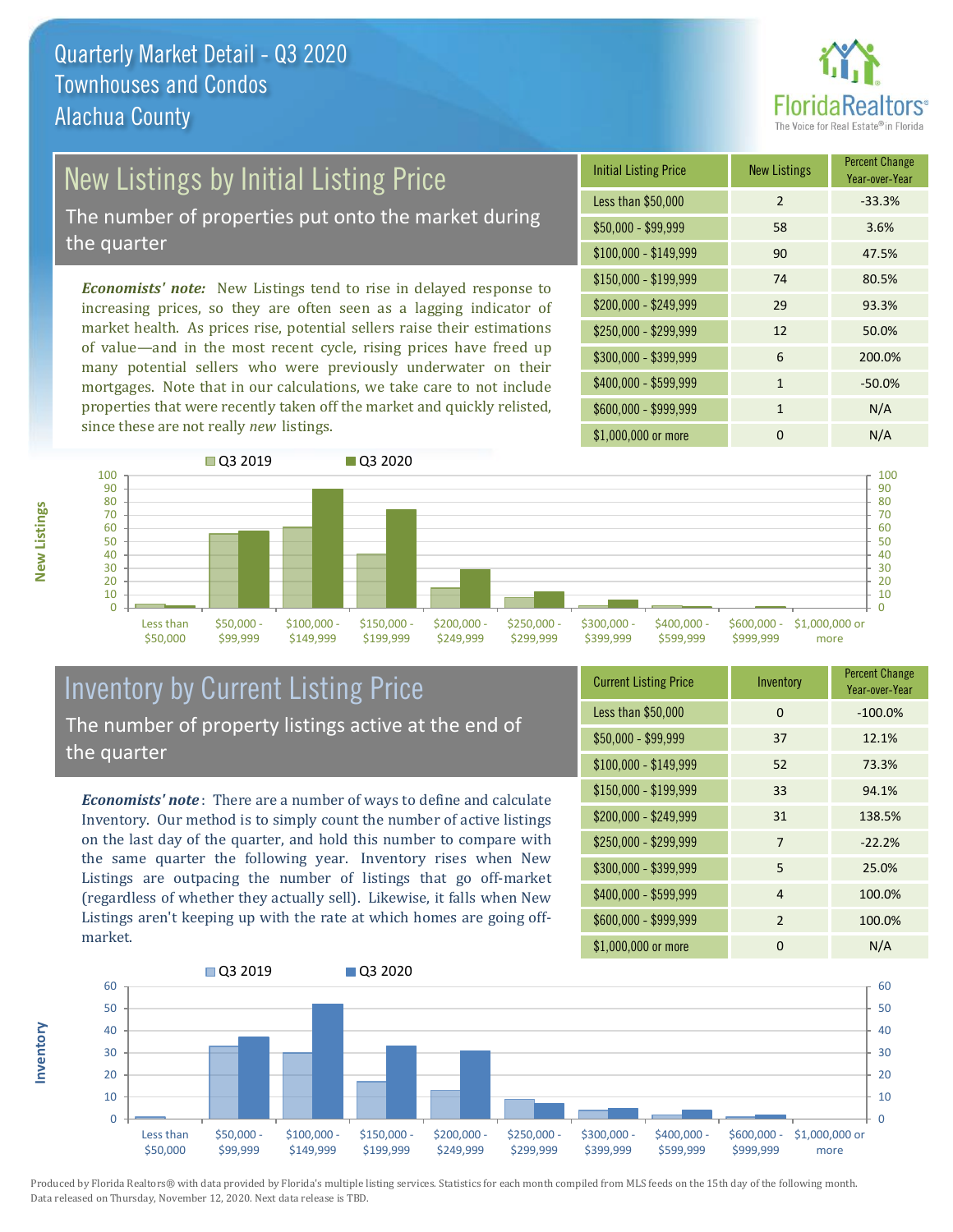Quarterly Distressed Market - Q3 2020 Alachua County Townhouses and Condos



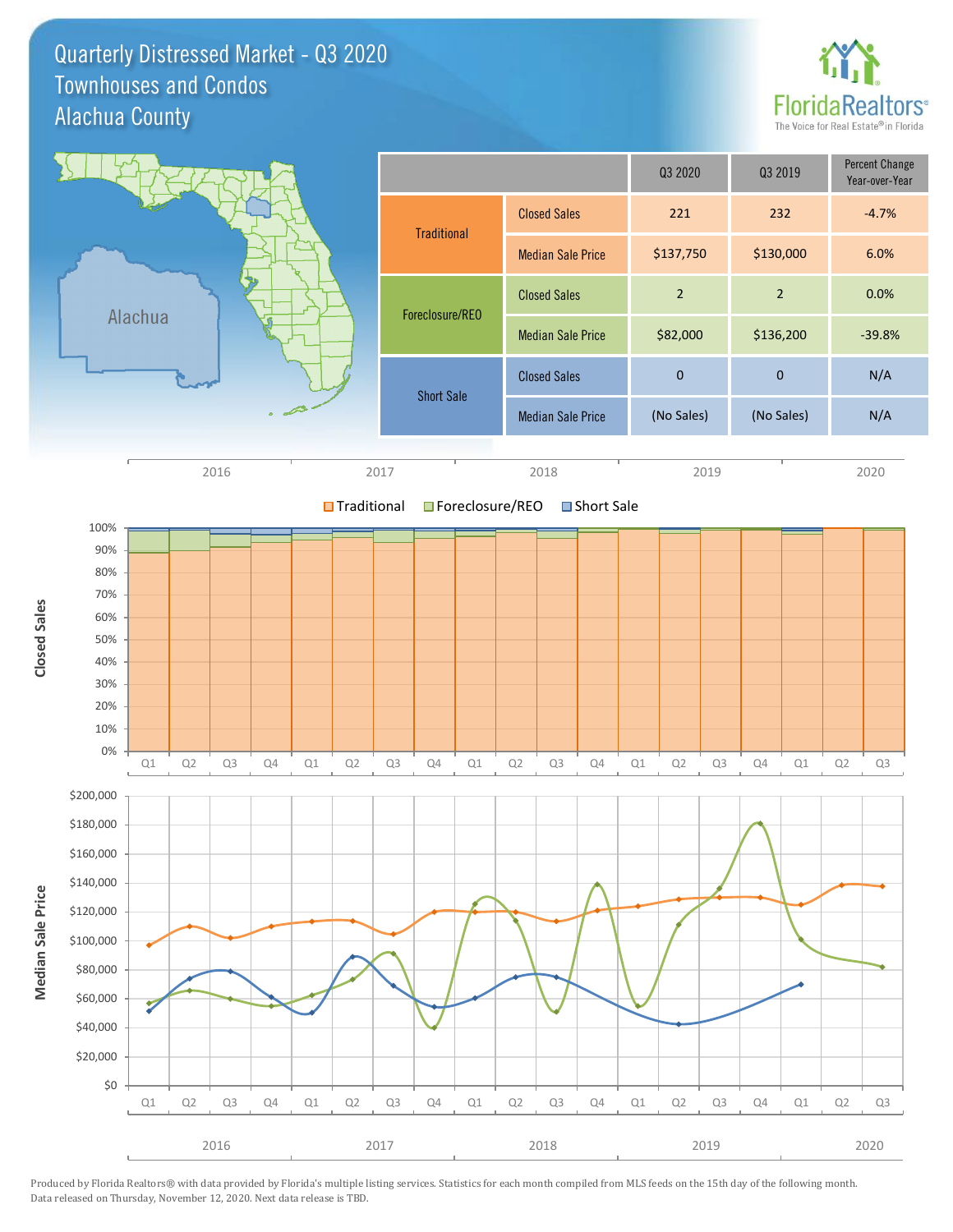Quarterly Market Detail - Q3 2020 Alachua County Manufactured Homes





**Closed Sales**

**Closed Sales** 

| <b>Summary Statistics</b>                                       | 03 2020       | Q3 2019       | <b>Percent Change</b><br>Year-over-Year |
|-----------------------------------------------------------------|---------------|---------------|-----------------------------------------|
| <b>Closed Sales</b>                                             | 40            | 36            | 11.1%                                   |
| Paid in Cash                                                    | 16            | 17            | $-5.9%$                                 |
| <b>Median Sale Price</b>                                        | \$115,000     | \$95,000      | 21.1%                                   |
| Average Sale Price                                              | \$119,652     | \$97,895      | 22.2%                                   |
| Dollar Volume                                                   | \$4.8 Million | \$3.5 Million | 35.8%                                   |
| <b>Median Percent of Original</b><br><b>List Price Received</b> | 94.3%         | 91.9%         | 2.6%                                    |
| <b>Median Time to Contract</b>                                  | 30 Days       | 52 Days       | $-42.3%$                                |
| Median Time to Sale                                             | 95 Days       | 108 Days      | $-12.0%$                                |
| <b>New Pending Sales</b>                                        | 37            | 41            | $-9.8%$                                 |
| <b>New Listings</b>                                             | 32            | 51            | $-37.3%$                                |
| Pending Inventory                                               | 24            | 20            | 20.0%                                   |
| Inventory (Active Listings)                                     | 26            | 50            | $-48.0%$                                |
| Months Supply of Inventory                                      | 2.5           | 4.6           | $-45.7%$                                |

| <b>Closed Sales</b>                                                                                                                                                                                         | Quarter             | <b>Closed Sales</b> | Percent Change<br>Year-over-Year |
|-------------------------------------------------------------------------------------------------------------------------------------------------------------------------------------------------------------|---------------------|---------------------|----------------------------------|
|                                                                                                                                                                                                             | Year-to-Date        | 99                  | $-4.8%$                          |
| The number of sales transactions which closed during                                                                                                                                                        | 03 2020             | 40                  | 11.1%                            |
| the quarter                                                                                                                                                                                                 | Q <sub>2</sub> 2020 | 38                  | 2.7%                             |
|                                                                                                                                                                                                             | 01 2020             | 21                  | $-32.3%$                         |
| <b>Economists' note:</b> Closed Sales are one of the simplest-yet most                                                                                                                                      | Q4 2019             | 28                  | 3.7%                             |
| important-indicators for the residential real estate market. When                                                                                                                                           | Q3 2019             | 36                  | 24.1%                            |
| comparing Closed Sales across markets of different sizes, we                                                                                                                                                | 02 2019             | 37                  | 12.1%                            |
| recommend comparing the percent changes in sales rather than the                                                                                                                                            | Q1 2019             | 31                  | 72.2%                            |
| number of sales. Closed Sales (and many other market metrics) are<br>affected by seasonal cycles, so actual trends are more accurately<br>represented by year-over-year changes (i.e. comparing a quarter's | Q4 2018             | 27                  | $-12.9%$                         |
|                                                                                                                                                                                                             | 03 2018             | 29                  | 3.6%                             |
|                                                                                                                                                                                                             | Q <sub>2</sub> 2018 | 33                  | $-29.8%$                         |
|                                                                                                                                                                                                             | Q1 2018             | 18                  | $-28.0%$                         |
| sales to the amount of sales in the same quarter in the previous year),                                                                                                                                     | Q4 2017             | 31                  | $-16.2%$                         |
| rather than changes from one quarter to the next.                                                                                                                                                           | 03 2017             | 28                  | $-24.3%$                         |

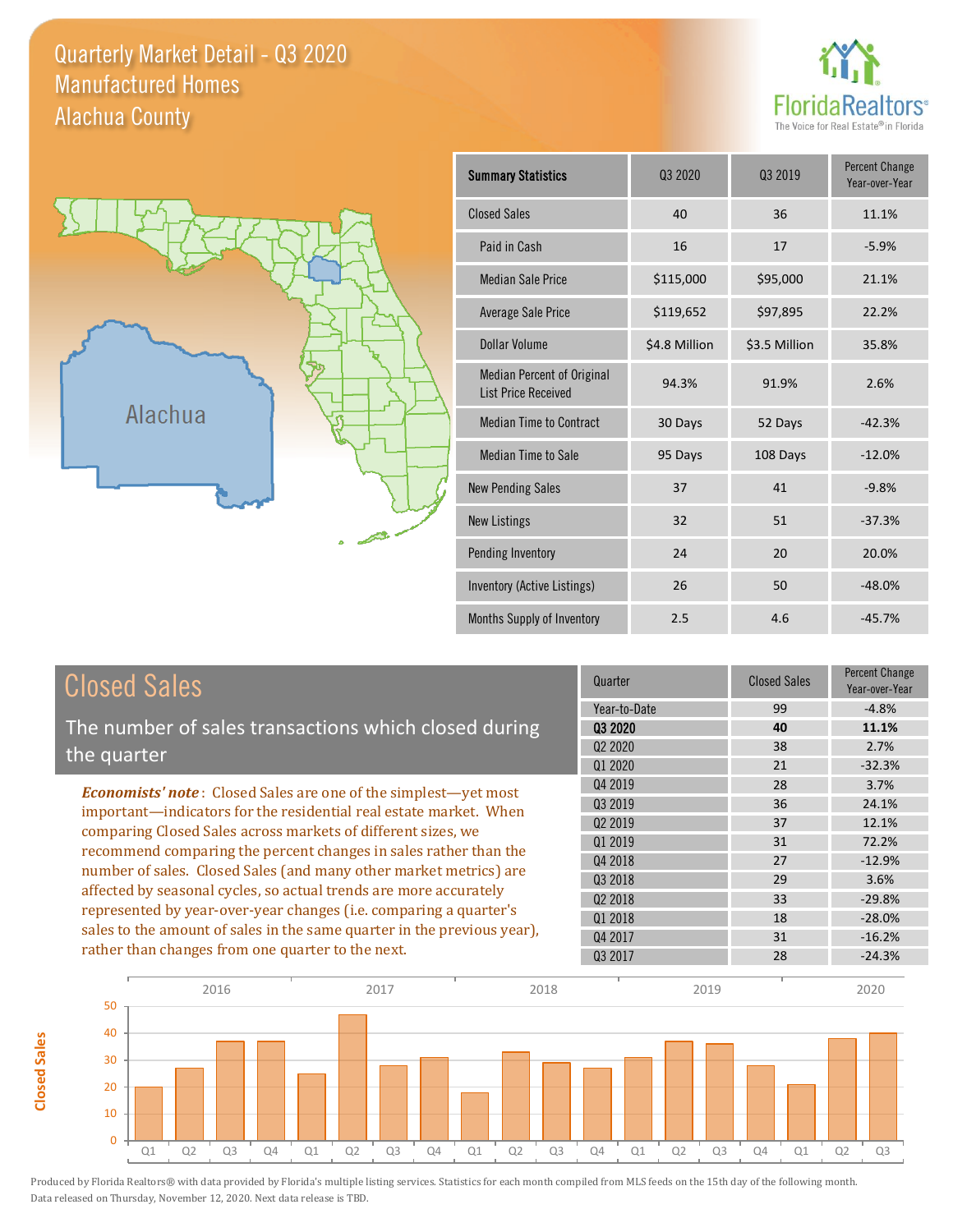

#### *Economists' note:* Closed Sales are one of the simplest—yet most important—indicators for the residential real estate market. When comparing Closed Sales across markets of different sizes, we recommend comparing the percent changes in sales rather than the number of sales. Closed Sales (and many other market metrics) are affected by seasonal cycles, so actual trends are more accurately \$250,000 - \$299,999 0 0 N/A \$300,000 - \$399,999 0 0 N/A  $$400,000 - $599,999$  0 N/A \$150,000 - \$199,999 6 100.0% \$200,000 - \$249,999 4 100.0% \$100,000 - \$149,999 16 45.5% Sale Price Closed Sales Percent Change Year-over-Year Less than \$50,000 2 -77.8% \$50,000 - \$99,999 12 9.1% Closed Sales by Sale Price The number of sales transactions which closed during the quarter



#### Median Time to Contract by Sale Price The median number of days between the listing date and contract date for all Closed Sales during the quarter

represented by year-over-year changes (i.e. comparing a quarter's sales to the amount of sales in the same quarter in the previous year),

*Economists' note* : Like Time to Sale, Time to Contract is a measure of the length of the home selling process calculated for sales which closed during the quarter. The difference is that Time to Contract measures the number of days between the initial listing of a property and the signing of the contract which eventually led to the closing of the sale. When the gap between Median Time to Contract and Median Time to Sale grows, it is usually a sign of longer closing times and/or declining numbers of cash sales.

| <b>Sale Price</b>     | <b>Median Time to</b><br>Contract | <b>Percent Change</b><br>Year-over-Year |
|-----------------------|-----------------------------------|-----------------------------------------|
| Less than \$50,000    | 94 Days                           | 80.8%                                   |
| $$50,000 - $99,999$   | 55 Days                           | 205.6%                                  |
| $$100,000 - $149,999$ | 47 Days                           | $-17.5%$                                |
| $$150,000 - $199,999$ | 20 Days                           | $-69.2%$                                |
| \$200,000 - \$249,999 | 30 Days                           | $-6.3%$                                 |
| \$250,000 - \$299,999 | (No Sales)                        | N/A                                     |
| \$300,000 - \$399,999 | (No Sales)                        | N/A                                     |
| \$400,000 - \$599,999 | (No Sales)                        | N/A                                     |
| \$600,000 - \$999,999 | (No Sales)                        | N/A                                     |
| \$1,000,000 or more   | (No Sales)                        | N/A                                     |

\$600,000 - \$999,999 0 0 N/A



**Closed Sales**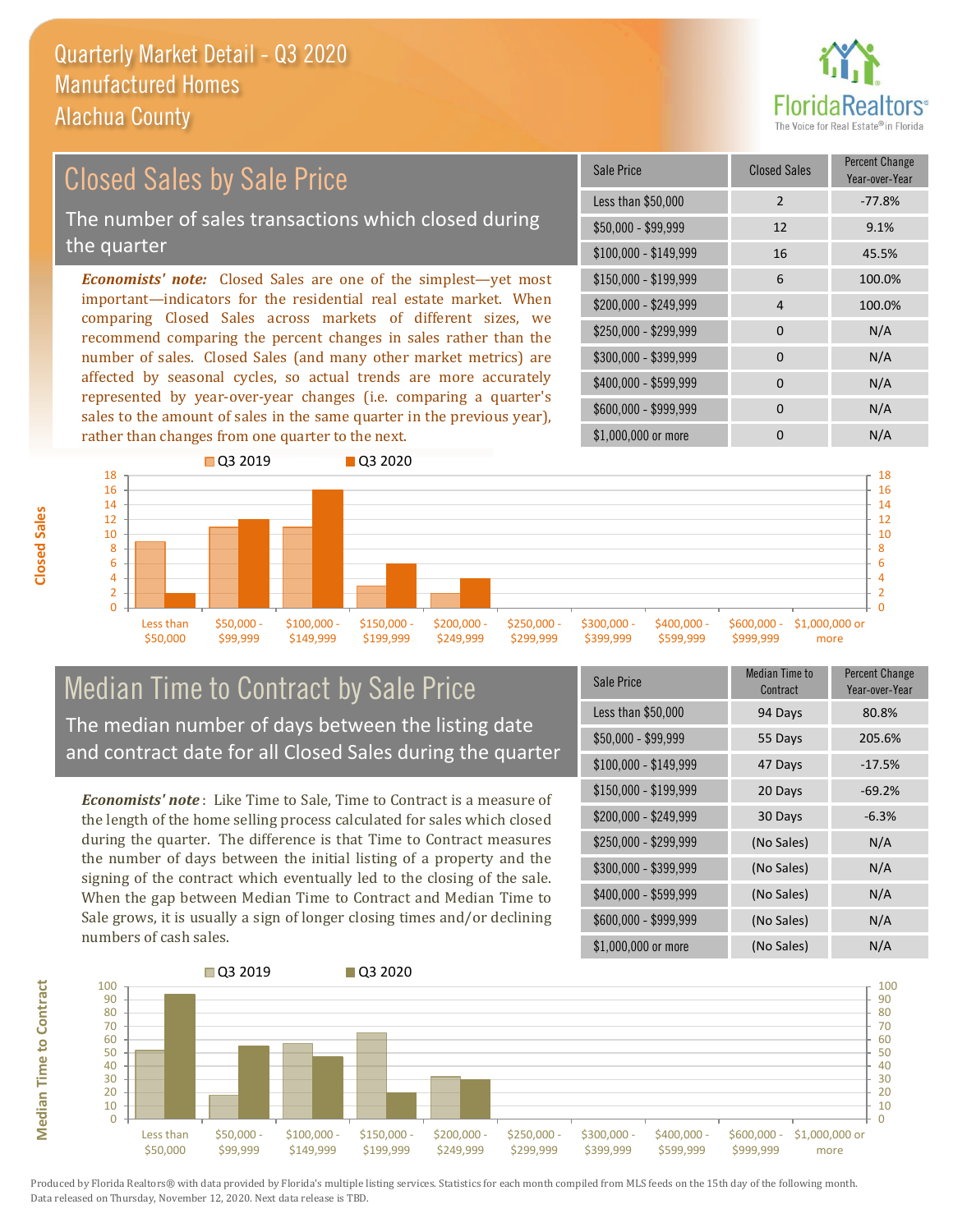

# New Listings by Initial Listing Price

The number of properties put onto the market during the quarter

*Economists' note:* New Listings tend to rise in delayed response to increasing prices, so they are often seen as a lagging indicator of market health. As prices rise, potential sellers raise their estimations of value—and in the most recent cycle, rising prices have freed up many potential sellers who were previously underwater on their mortgages. Note that in our calculations, we take care to not include properties that were recently taken off the market and quickly relisted, since these are not really *new* listings.

| Initial Listing Price | New Listings  | <b>Percent Change</b><br>Year-over-Year |
|-----------------------|---------------|-----------------------------------------|
| Less than \$50,000    | 0             | $-100.0%$                               |
| $$50,000 - $99,999$   | 11            | 37.5%                                   |
| \$100,000 - \$149,999 | 8             | $-42.9%$                                |
| \$150,000 - \$199,999 | 7             | $-22.2%$                                |
| \$200,000 - \$249,999 | $\mathcal{P}$ | $-50.0%$                                |
| \$250,000 - \$299,999 | $\mathcal{P}$ | $-50.0%$                                |
| \$300,000 - \$399,999 | 1             | N/A                                     |
| \$400,000 - \$599,999 | 1             | $-50.0%$                                |
| \$600,000 - \$999,999 | U             | N/A                                     |
| \$1,000,000 or more   |               | N/A                                     |



### Inventory by Current Listing Price The number of property listings active at the end of the quarter

*Economists' note* : There are a number of ways to define and calculate Inventory. Our method is to simply count the number of active listings on the last day of the quarter, and hold this number to compare with the same quarter the following year. Inventory rises when New Listings are outpacing the number of listings that go off-market (regardless of whether they actually sell). Likewise, it falls when New Listings aren't keeping up with the rate at which homes are going offmarket.

| <b>Current Listing Price</b> | Inventory     | Percent Change<br>Year-over-Year |
|------------------------------|---------------|----------------------------------|
| Less than \$50,000           | $\Omega$      | $-100.0%$                        |
| $$50,000 - $99,999$          | 9             | 28.6%                            |
| $$100,000 - $149,999$        | 8             | $-42.9%$                         |
| $$150,000 - $199,999$        | 3             | $-62.5%$                         |
| \$200,000 - \$249,999        | $\mathcal{P}$ | $-71.4%$                         |
| \$250,000 - \$299,999        | $\mathbf{1}$  | $-66.7%$                         |
| \$300,000 - \$399,999        | 2             | N/A                              |
| \$400,000 - \$599,999        | $\mathbf{1}$  | $-66.7%$                         |
| \$600,000 - \$999,999        | $\Omega$      | N/A                              |
| \$1,000,000 or more          |               | N/A                              |



Produced by Florida Realtors® with data provided by Florida's multiple listing services. Statistics for each month compiled from MLS feeds on the 15th day of the following month. Data released on Thursday, November 12, 2020. Next data release is TBD.

**Inventory**